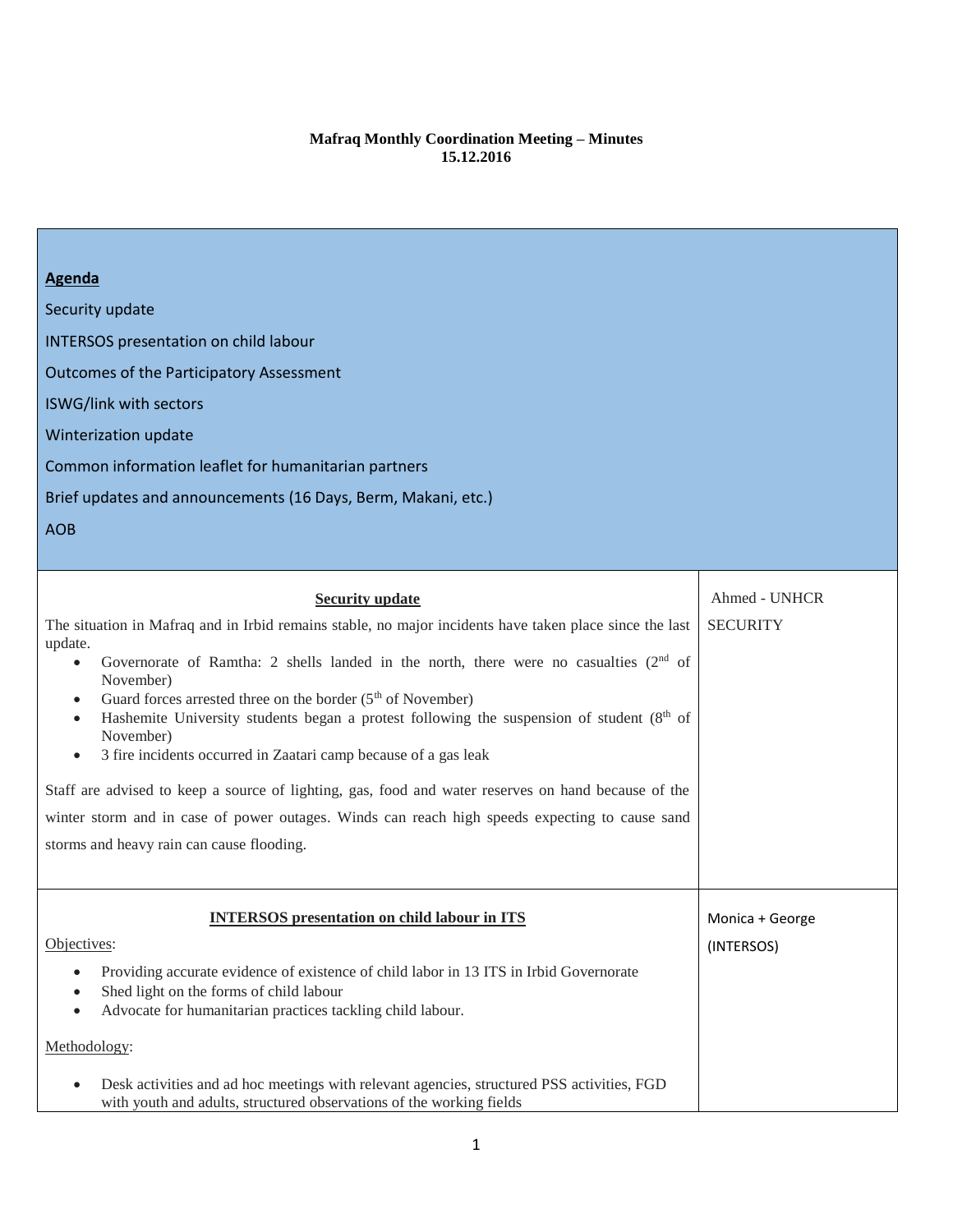- Interviews with community members and leaders, field workers and shaweesh.
- Reached 190 children, FGD reached 76 adults and 20 youth

## Findings**:**

- Children are selected based on body size, regardless of age.
- Whoever is able to work is recruited by the shaweesh, who is in charge of facilitating the job opportunities process.
- Agricultural work is often seen as a form of payment to the owner of the land on which the family resides.
- Children working together with families, and even very small children are brought along to the field with the mothers.
- The study is not representative of Jordan as a whole, only ITS's in Irbid Governorate.
- Working hours are up to 13 hours: main duties include picking fruits and vegetables, packing and loading onto trucks. Considered very harmful practices because it can compromise the physical development of the child.
- Children and adolescents are paid between 0.5-1JD per hour, but more common is for families to be paid together 4-6 JD per hour
- 72% had signs/marks on their body showing signs of work
- Level of hygiene is medium (64%) and low (36%)
- Children can rest/eat for an average of 10-30 minutes per day. No access to WASH facilities, no compensation for extra hours, high levels of fatigue

#### Main reasons cited for working:

- Lack of income, fathers not working for fear of legal consequences
- Issues of legality, mobile settings
- Shaweesh: relationship with shawessh: bad 62%, good 38%. Children are not paid, but told not to complain with the shaweesh. Children reported verbal abuse

## Recommendations:

- Explore other possibilities of income generation in ITS
- Design specific action to respond to child labour in ITS
- Further investigate working conditions
- Sensitize donors to the issue of child labour (develop a national strategy)

#### Other comments:

Health sector is not covered in ITS. Mafraq ITS share the same challenges as Irbid ITS regarding child labour. One of the health challenges is access, it is difficult to refer health cases to other NGOs or clinics, either NGOs cannot access the site, or ITS cannot access clinic. Nutrition strategy also should be improved.

Lack of documentation is a main issue in Irbid: birth, death and marriage certificates, a high percentage of ITS in Irbid do not have documentation from UNHCR because the sites are quite remote. (In Mafraq it is the opposite, the level of UNHCR documentation is close to 100%)

Shaweesh are taking a percentage of the earnings from the children and adults to re-hire them, and also taking a percentage from the landlord.

| <b>Winterization and Harsh Weather</b>                                      | Khilal (UNHCR) |
|-----------------------------------------------------------------------------|----------------|
| Harsh Weather Task Force is a sub-task force of winterization:              |                |
| Six partners on Harsh Weather Task Force: UNHCR, NRC, INTERSOS, ACTED, WFP, |                |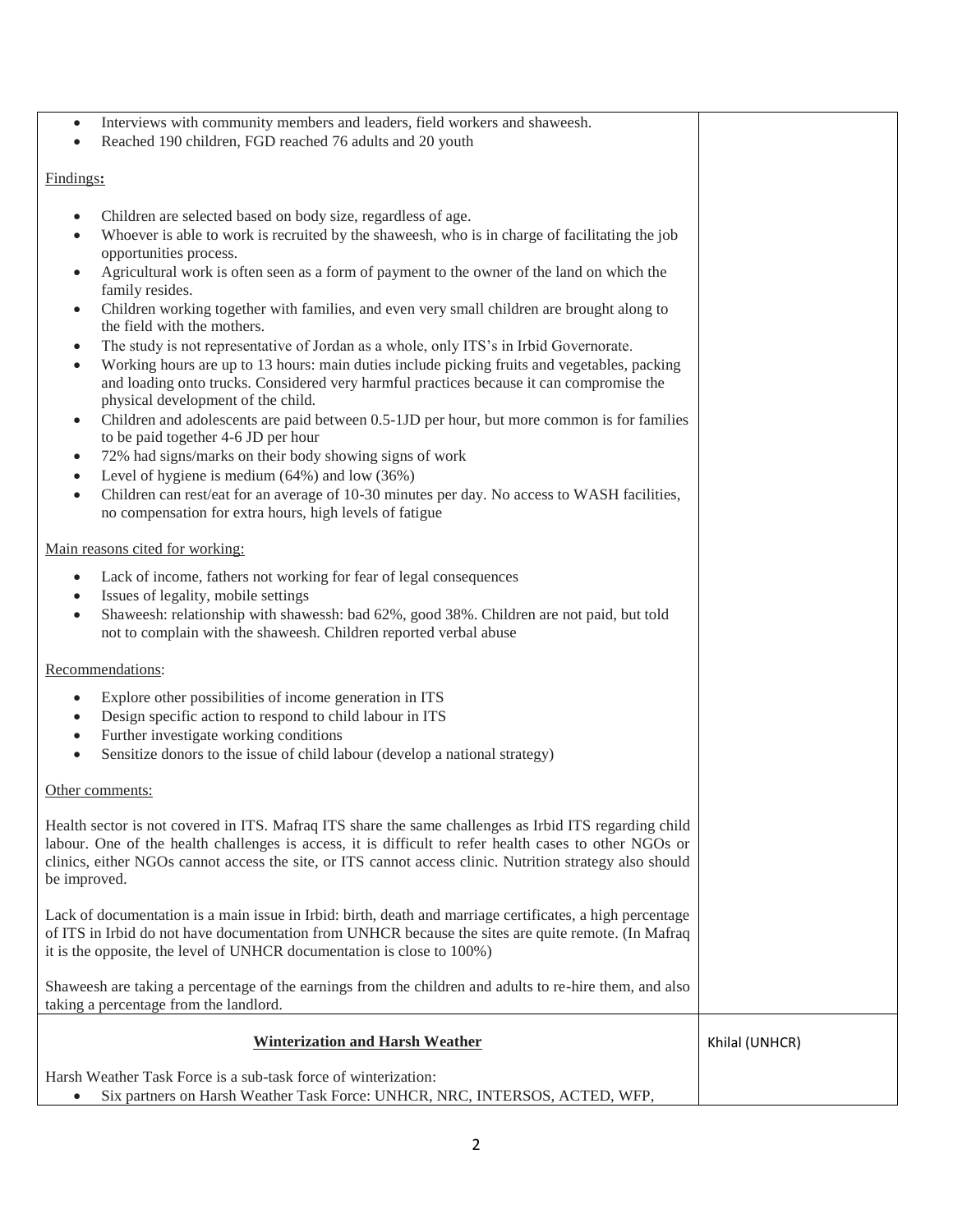| <b>CARE</b><br>Using VAF/RAIS to identify vulnerability: moderately, vulnerable, highly and extremely<br>$(scores 1-4)$<br>157,000 refugees have been recording on VAF, based on what they have received in shelter:<br>$\bullet$<br>21% are determined highly vulnerable and extremely vulnerable.<br>2,000 individual beneficiaries in Mafraq ITS<br>$\bullet$<br>16,000 in ITS across the country<br>$\bullet$                                                                                                                                                                                                                                                                                                                      |               |
|----------------------------------------------------------------------------------------------------------------------------------------------------------------------------------------------------------------------------------------------------------------------------------------------------------------------------------------------------------------------------------------------------------------------------------------------------------------------------------------------------------------------------------------------------------------------------------------------------------------------------------------------------------------------------------------------------------------------------------------|---------------|
| Necessary to have a succinct message of reporting in each area:<br>Procedures: Teams according to the geographic location, and what kind of assistance they<br>provide.<br>Reporting: type of relief provided (blankets, shelter) and geographical area.<br>$\bullet$<br>40 of the community leaders (shaweesh) provide reports to be verified by the focal points of<br>$\bullet$<br>each organization/geographic location<br>Key point will be to locate the target beneficiaries and who really needs assistance, then<br>$\bullet$<br>coordination on how to proceed with assistance.                                                                                                                                              |               |
| Referral form for harsh weather conditions:<br>Date:<br>From: (who is reporting) To: harsh weather sub-task force members<br>Copy: winterization task force chairs<br><b>Alarm level:</b><br>Subject: specific information on what is needed<br>Location: governorate and more specific location                                                                                                                                                                                                                                                                                                                                                                                                                                       |               |
| The form is to be filled out by all focal points everywhere in the country: there is a focal point in each<br>geographical area<br>UNHCR has updated the leaflets that were prepared last year for dos/don'ts during the winter to<br>distribute to beneficiaries. As soon as the leaflet is printed partners will be contacted. Most relevant to<br>ITS winterization, but wide distribution in still encouraged. Should be ready by the end of next week,<br>partners will be contacted for distribution by the last week of December.                                                                                                                                                                                               |               |
| <b>Outcomes of the Participatory Assessment</b>                                                                                                                                                                                                                                                                                                                                                                                                                                                                                                                                                                                                                                                                                        | Irene (UNHCR) |
| Main findings in three areas:                                                                                                                                                                                                                                                                                                                                                                                                                                                                                                                                                                                                                                                                                                          |               |
| 1) Livelihood                                                                                                                                                                                                                                                                                                                                                                                                                                                                                                                                                                                                                                                                                                                          |               |
| Those who hold work permits feel their well-being and PSS levels are much better, more<br>$\bullet$<br>engaged with their community. However, obtaining work permits is complex/difficult<br>Scarcity of employment opportunities, which leads to working illegally, exploitation, and<br>child labour. Many jobs sectors are still not open to refugees, so areas where they can work<br>are limited. Anxiety as a result of working illegally, as well as exploitation (long hours and<br>poor conditions).<br>Refugees report having to work much longer and harder hours than what they are used to in<br>Syria, and especially for women the level of responsibility placed on them is much higher<br>than what they are used to. |               |
| <b>Recommendations:</b>                                                                                                                                                                                                                                                                                                                                                                                                                                                                                                                                                                                                                                                                                                                |               |
| Vocational trainings<br>$\bullet$<br>Support for ways for women to engage (transportation, child care facilities)<br>$\bullet$<br>Support for higher education<br>$\bullet$<br>Possibility of having land that is leased to refugees for farming<br>$\bullet$<br>Increase cash assistance. 400-500 JDs per month is what is required for refugees to be able to<br>$\bullet$                                                                                                                                                                                                                                                                                                                                                           |               |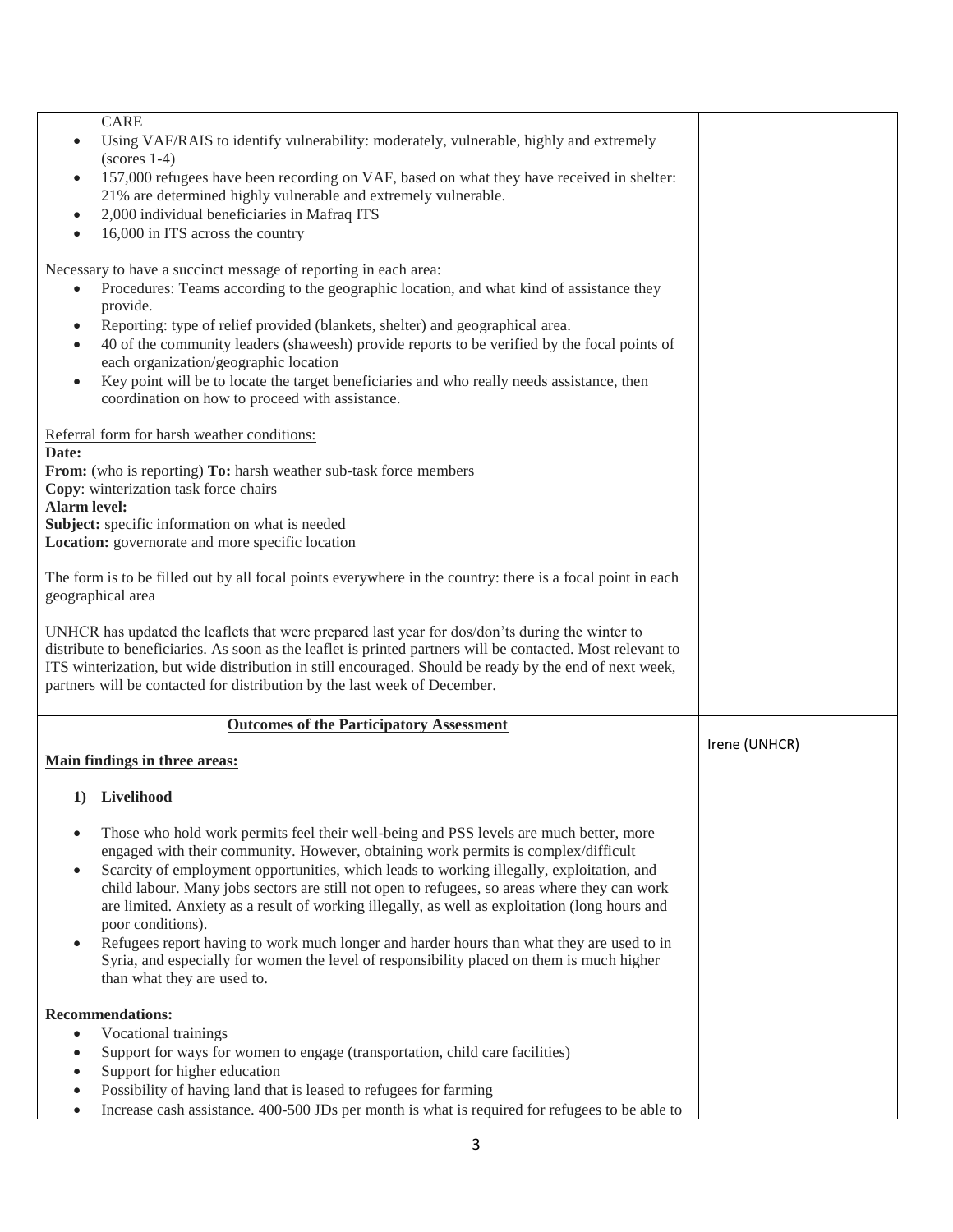| pay rent, but what is given is much less.<br>Facilitation of documentation, which would ease the process of obtaining work permits.                                                                                                                                                                                                                                                                                                                                                                                                                                               |              |
|-----------------------------------------------------------------------------------------------------------------------------------------------------------------------------------------------------------------------------------------------------------------------------------------------------------------------------------------------------------------------------------------------------------------------------------------------------------------------------------------------------------------------------------------------------------------------------------|--------------|
| Vulnerability:<br>2)                                                                                                                                                                                                                                                                                                                                                                                                                                                                                                                                                              |              |
| Lack of financial support, accommodation is very costly and the biggest burden for refugees,<br>$\bullet$<br>healthcare in terms of costs and inflated prices, gaps in education<br><b>Recommendations:</b><br>Family support system for persons with disability, elderly and widows.<br>Focus on looking into raising monthly support based on VAF<br>Look further into how distributions are being done, and look into families that have relatives<br>$\bullet$<br>outside of the country and are receiving support from them.                                                 |              |
| Protection: lack of legal documents, lack of access to basic services, early marriage consent is<br>3)<br>especially high for Syrians.<br><b>Recommendations:</b>                                                                                                                                                                                                                                                                                                                                                                                                                 |              |
| Involvement of authorities to facilitate the issuance of missing documentation<br>$\bullet$<br>Awareness raising on issue of early marriage<br>$\bullet$<br>Harmonization and social cohesion between refugees and host communities<br>$\bullet$<br>Children request more extra-curricular activities and entertainment, also linked to education<br>$\bullet$<br>Provision of transportation to school<br>٠<br>Increase of information about humanitarian agencies and their services (via SMS)<br>Addressing the gap of the humanitarian response for non-Syrians.<br>$\bullet$ |              |
| Non-Syrians: Iraqi, Sudanese and Somali refugees:<br>Those surveyed reported that there is a high percentage of support foucsedon Syrians.<br>Looking to received agricultural, business related training. Looking into support for education. Non-<br>syrians having access to public schools.                                                                                                                                                                                                                                                                                   |              |
| What is the main objective of the assessments/next steps?<br>The assessment helps guide operation for next year's strategy, will be adapting into the programming<br>of different agencies.                                                                                                                                                                                                                                                                                                                                                                                       |              |
| Common information leaflet for humanitarian partners                                                                                                                                                                                                                                                                                                                                                                                                                                                                                                                              | Omar (UNHCR) |
| It was suggested to have a unified booklet for Mafraq including:                                                                                                                                                                                                                                                                                                                                                                                                                                                                                                                  |              |
| Main activities for each organization<br>٠<br>Organization name and logo, phone number<br>Address<br>If there is any walk-in center, location and open hours<br>12 line brief about the organization in general in terms of services, open days, work hours, etc.<br>$\bullet$                                                                                                                                                                                                                                                                                                    |              |
| Possible additions: Further communication with refugees about how they would like to receive                                                                                                                                                                                                                                                                                                                                                                                                                                                                                      |              |
| information about services. FGD will be held with refugees about how they would like to receive                                                                                                                                                                                                                                                                                                                                                                                                                                                                                   |              |
| information.                                                                                                                                                                                                                                                                                                                                                                                                                                                                                                                                                                      |              |
| UNHCR will re-share the document with partner organizations, and open it up to receive information<br>from organizations,                                                                                                                                                                                                                                                                                                                                                                                                                                                         |              |